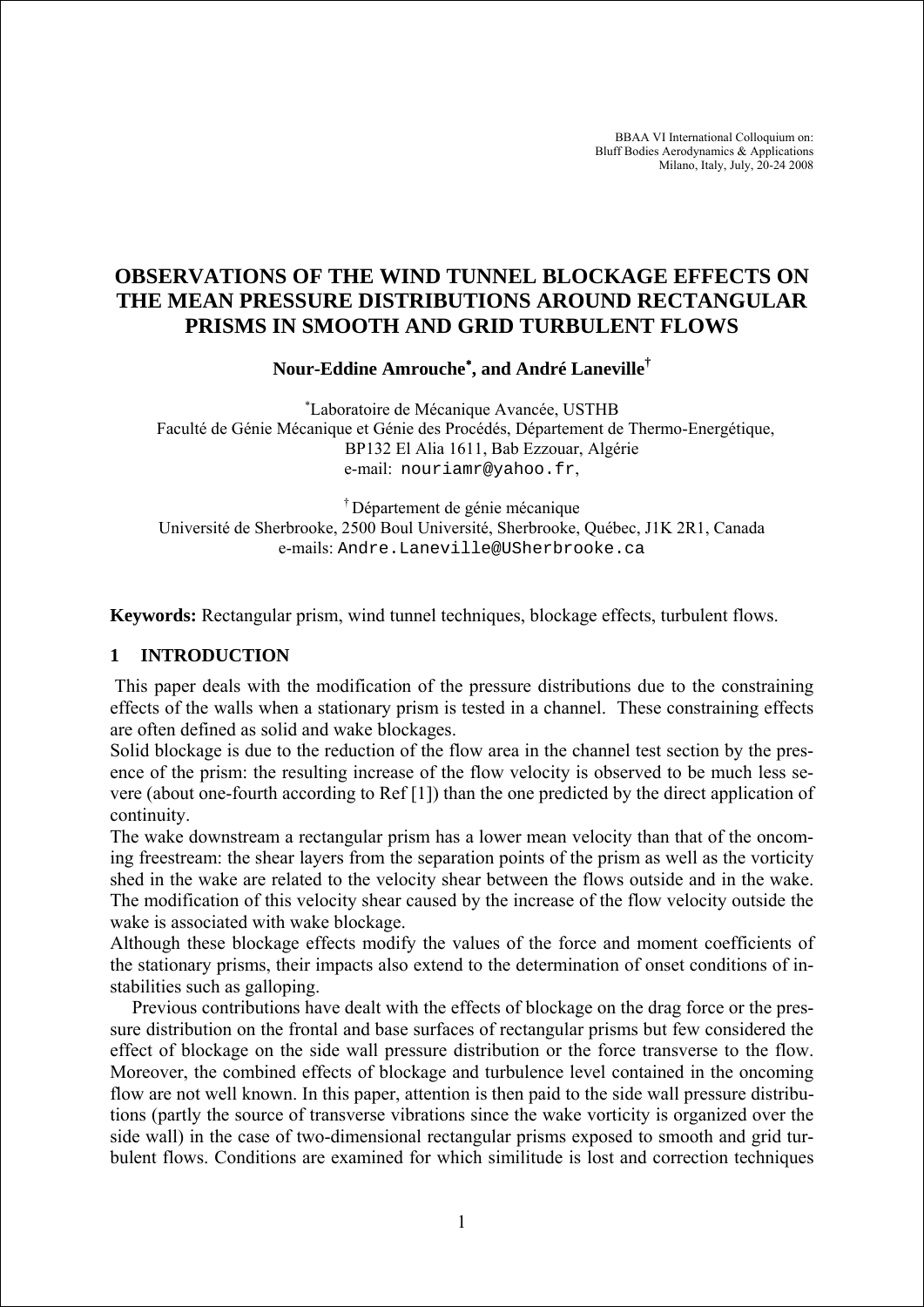are not expected to perform well. An experimental set-up is developed to preserve the additional similitude criteria of grid turbulent flows.

### **2 EXPERIMENTAL APPROACH**

In the case of rectangular prisms (geometrically defined by H, d, L, respectively the side, the frontal and the long axis dimensions) mounted in a square test section channel ( with area dimension C) and exposed to uniform flows (fluid defined by ρ, the density, and μ, the dynamic viscosity) with and without superimposed grid turbulence defined by the variables U,  $u'$ , v', w', Lx, Ly, Lz (respectively the mean flow velocity, the three velocity fluctuations components and the three turbulent length scales), the independent similitude criteria are:

H/d, L/d, Ld/C (or S/C), Reynolds, u'/U, v'/U, w'/U, Lx/d, Ly/d and Lz/d.

In low turbulence uniform flows, called smooth flows, only the four first independent criteria prevail: the effect of blockage or the ratio S/C can be evaluated by changing the model size d and adjusting the flow velocity to maintain the Reynolds number. This approach is mostly adopted in previous works and remains valid as long as the ratio L/d is sufficiently large to reduce the importance of the effect of the channel walls boundary layers interacting with the ends of the model.

In turbulent flows, the effect of modifying d in order to evaluate the effect of blockage modifies the values of the three turbulent length scale ratios. The only alternative consists in keeping the flow characteristics constant and by moving two of the channel walls in order to modify C instead of d. This is an originality of the present research project: two false walls are mounted inside the channel test section to generate a smaller channel around the model within the test section. This approach allows keeping constant all the independent similitude criteria while varying the blockage ratio. Since the local mean pressure (p) distributions were of interest, the similitude criteria is the usual pressure coefficient (Cp=  $(p-p_{\infty})/(0.5\rho U^2)$ ). Force coefficients can obviously be deduced from the pressure distributions.

Six families of rectangular prisms (with  $H/d = 0.5, 0.6, 0.8, 1.0, 2.0$  and 3.0) were tested under five different solid blockage ratios ( $S/C = 6.6\%$ ,  $9\%$ ,  $12\%$ ,  $15\%$  and  $20\%$ ) and three types of flows (smooth flow, grid turbulent flow with 5% and 10% intensities). The Reynolds number was set to exceed  $5\times10^4$ . The value of H/d was the result of different sizes of the side walls: the frontal and base walls' dimension was kept constant (d=12cm). Pressure taps were machined on all the models' surfaces: a higher concentration of taps (18 to 24 taps according to the length H) was selected in the case of the side walls in order to examine the influence of blockage on the force transverse to the flow. The models were mounted inside the wind tunnel test section and two false walls were displaced within the test section to generate the constraining effects.

#### **3 RESULTS**

The first set of figures shows the case of a rectangular prism with a short afterbody, that is H/D=0.6 in smooth flow. The complete pressure distribution (figure at the left) measured under five blockage configuration is observed to remain similar from the point of stagnation to the point of separation ( $0 \le z/D \le 0.5$ ) and to progressively loose its similitude on the side wall  $(0.5 \le z/D \le 1.1)$  and the base area  $(1.1 \le z/D \le 1.6)$  especially for S/C>10%. The detailed pressure distribution on the side wall ( $0 \le x/H \le 1.0$ ) shows that the location of the minimum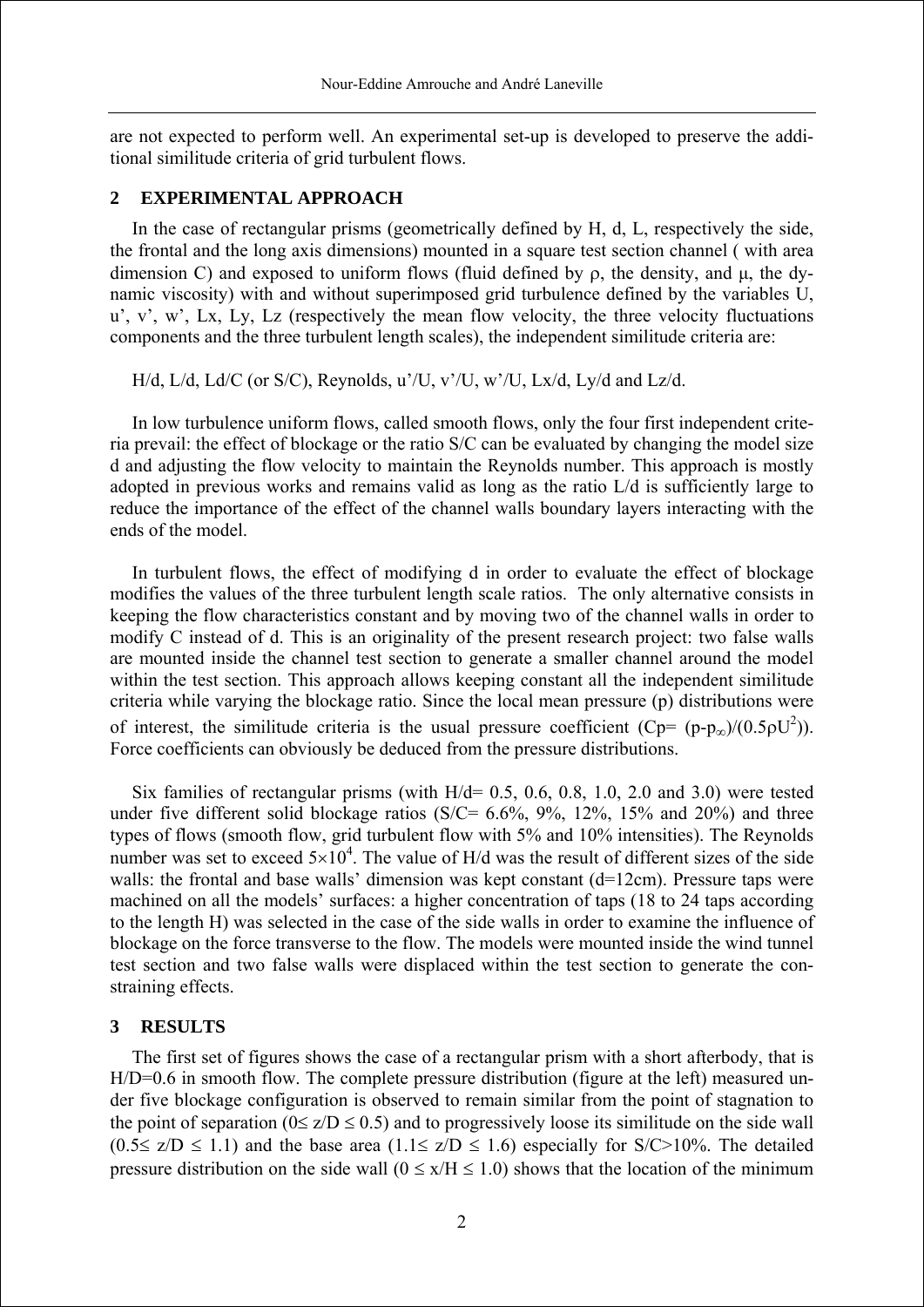pressure shifts towards the separation point: a pressure recovery follows. The comparison between the S/C=6.56% and 15% or 20% indicates that similitude is lost on the side wall pressure distribution even in the case of short afterbody prisms in smooth flow.



The next figure shows the effect of a grid turbulence superimposed to an otherwise smooth flow. Three levels of turbulence are applied in this case and a longer afterbody prism (H/D=2) is subjected to a constant blockage value (S/C=9%).



The slight pressure recovery observed in smooth flow conditions becomes much more important as the level of turbulence is increased.

#### **4 CONCLUSIONS**

The main results are:

The effects of blockage for a given grid turbulent flow, are not limited to a simple increase of the mean flow velocity: reattachment of the shear layer may occur.